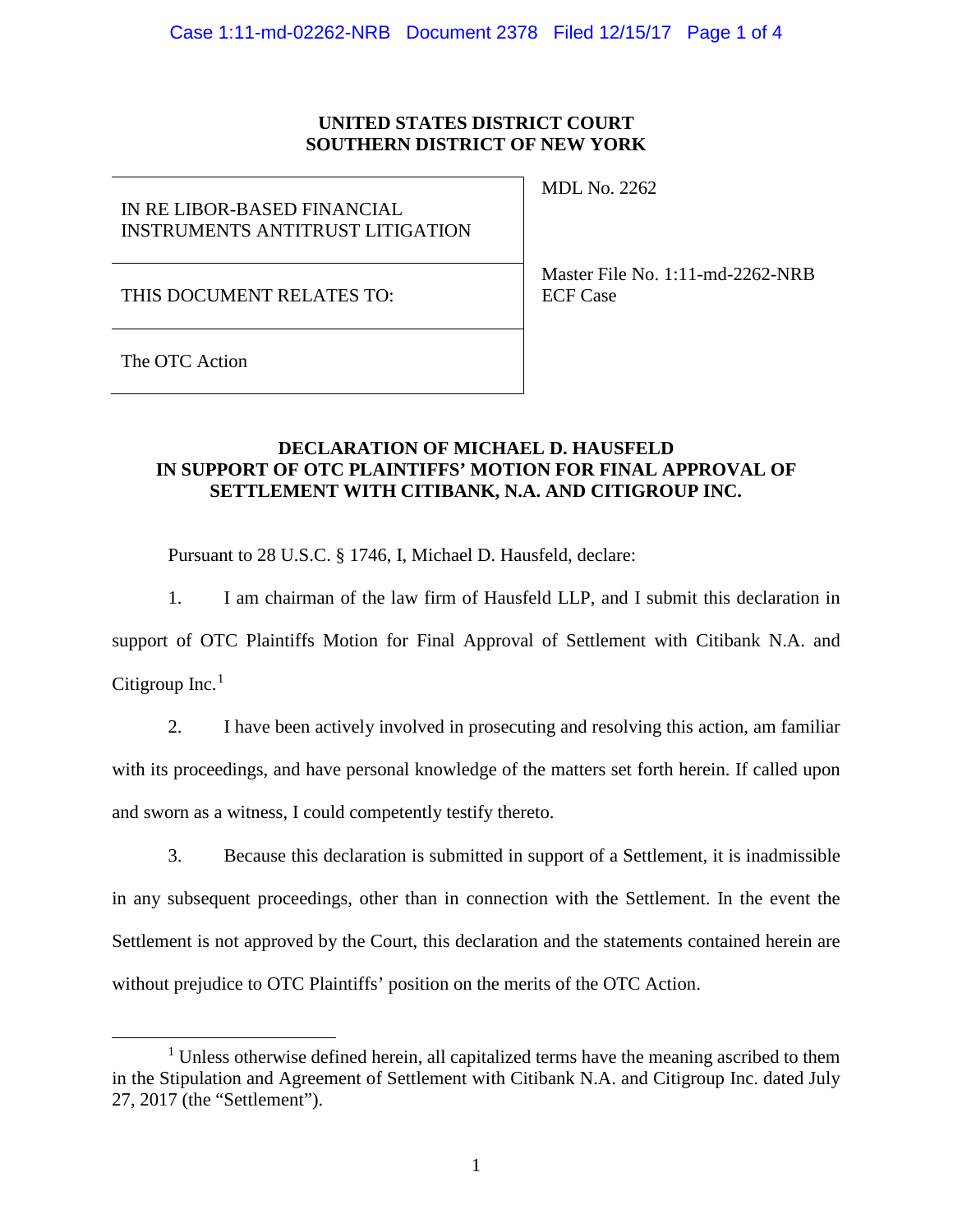## **I. THE SETTLEMENT**

4. If finally approved, the proposed Settlement, consisting of \$130,000,000 cash and an agreement to provide significant cooperation to OTC Plaintiffs in pursuing their case against the non-settling defendants, will resolve this complex case against Citibank N.A. and Citigroup Inc. (collectively, "Citi").

5. OTC Plaintiffs' settlement with Citi is the second settlement in the litigation and represents a second significant step forward in the prosecution of the OTC Action. The Settlement is the product of hard-fought, arm's-length negotiations by counsel highly experienced in complex antitrust matters and was reached under the oversight and with the assistance of a mediator, the Honorable Layn R. Phillips.

6. Settlement negotiations between Citi's Counsel and OTC Plaintiffs' Counsel began in May 2015. In September 2015, the parties agreed to retain the Honorable Layn Phillips, a former federal judge, as a mediator to facilitate settlement. On December 1, 2015, the parties participated in a day-long in-person mediation session with Judge Phillips. The mediation included negotiations concerning potential monetary and non-monetary terms for a settlement, but the parties were not able to reach an agreement. Citi's counsel and OTC Plaintiffs' Counsel engaged in telephonic discussions and negotiations thereafter, including numerous communications facilitated by Judge Phillips.

7. On July 27, 2017, the Parties reached agreement on all material terms, including the Settlement Fund of \$130 million, and executed the Settlement Agreement.

8. At all times, both sides vigorously negotiated their respective positions. OTC Plaintiffs' Counsel were well-informed of the facts and issues concerning liability and damages and the relative strengths and weaknesses of each side's litigation position.

2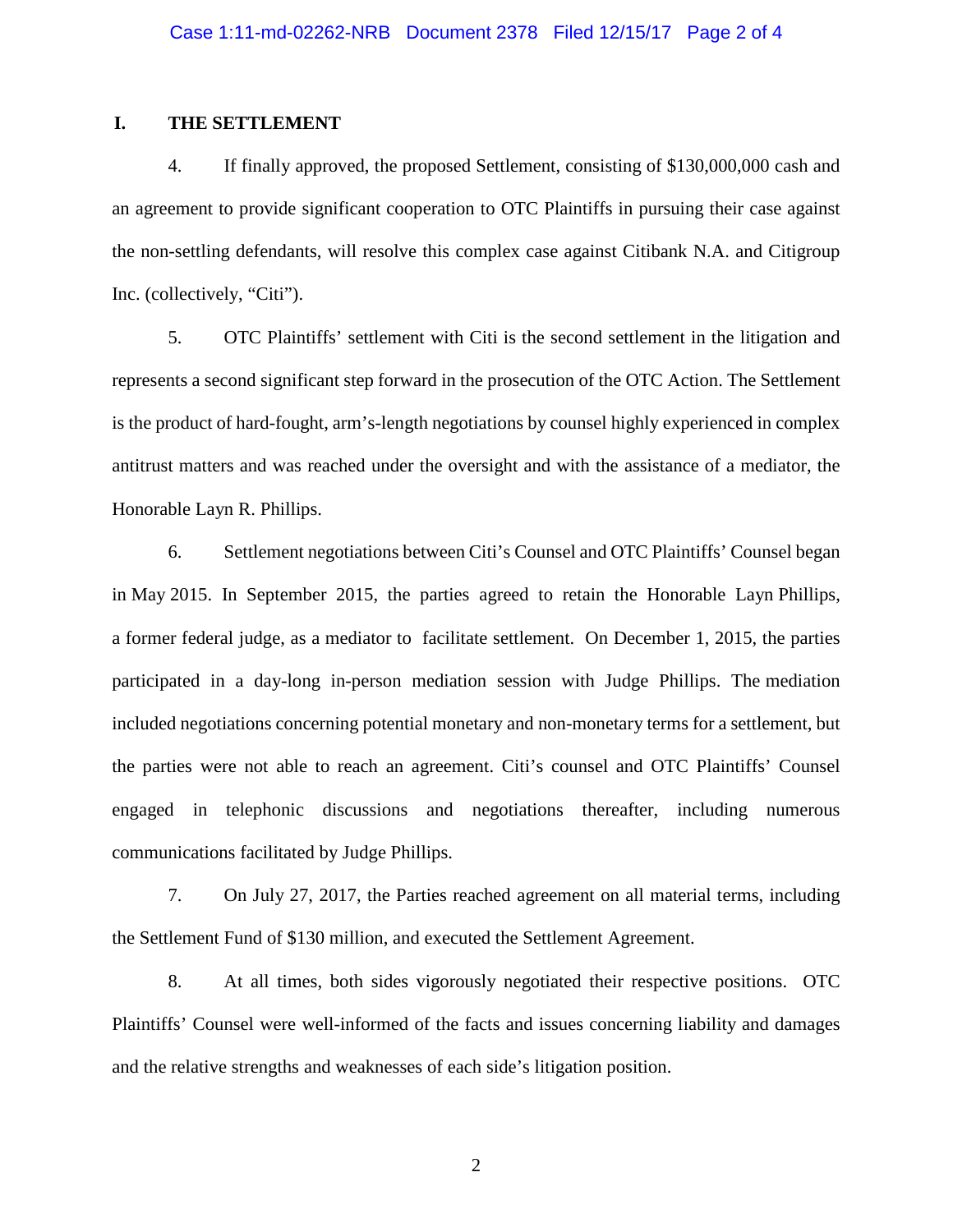#### Case 1:11-md-02262-NRB Document 2378 Filed 12/15/17 Page 3 of 4

9. The consideration provided by Citi in return for a release of all U.S. claims is comprised of two parts, cash and cooperation, both of which are extremely valuable. The cash portion of the Settlement consists of \$130,000,000, which will comprise the Settlement Fund. The Settlement Fund is non-reversionary if there is final approval of the Settlement by the Court; no money will be returned to Citi. The cooperation component of the Settlement obligates Barclays to provide extensive cooperation for the longer of seven (7) years or the duration of the OTC Action. The cooperation includes: (a) proffers from Citi's Counsel, (b) production of transactional data and documents, (c) witness interviews, (d) depositions, (e) declarations and affidavits, and (f) trial witnesses.

10. A more detailed description of the terms of the Settlement can be found at Paragraphs 24 through 29 of my declaration in support of preliminary approval of the settlement, and those paragraphs are incorporated herein by reference. *See* ECF No. 2197.

11. I believe the Settlement is fair, reasonable and adequate, and I believe that the Court should grant OTC Plaintiffs' application for final approval of the Settlement.

### **II. THE PLAN OF DISTRIBUTION**

12. The Plan of Distribution proposed for the Citi settlement is the same Plan of Distribution that was proposed for the Barclays settlement. Interim Co-Lead Class Counsel developed this Plan of Distribution based upon suppression models prepared by Dr. Douglas Bernheim.

13. The proposed Plan of Distribution provides a *pro rata* distribution to members of the Settlement Class in proportion to their notional stakes. The Plan of Distribution provides that the suppressed daily underpayments for each instrument will be calculated as follows:

For each day during the class period when the Claimant had the right to be paid or to receive interest based upon the U.S. Dollar LIBOR rate, the suppressed daily

3